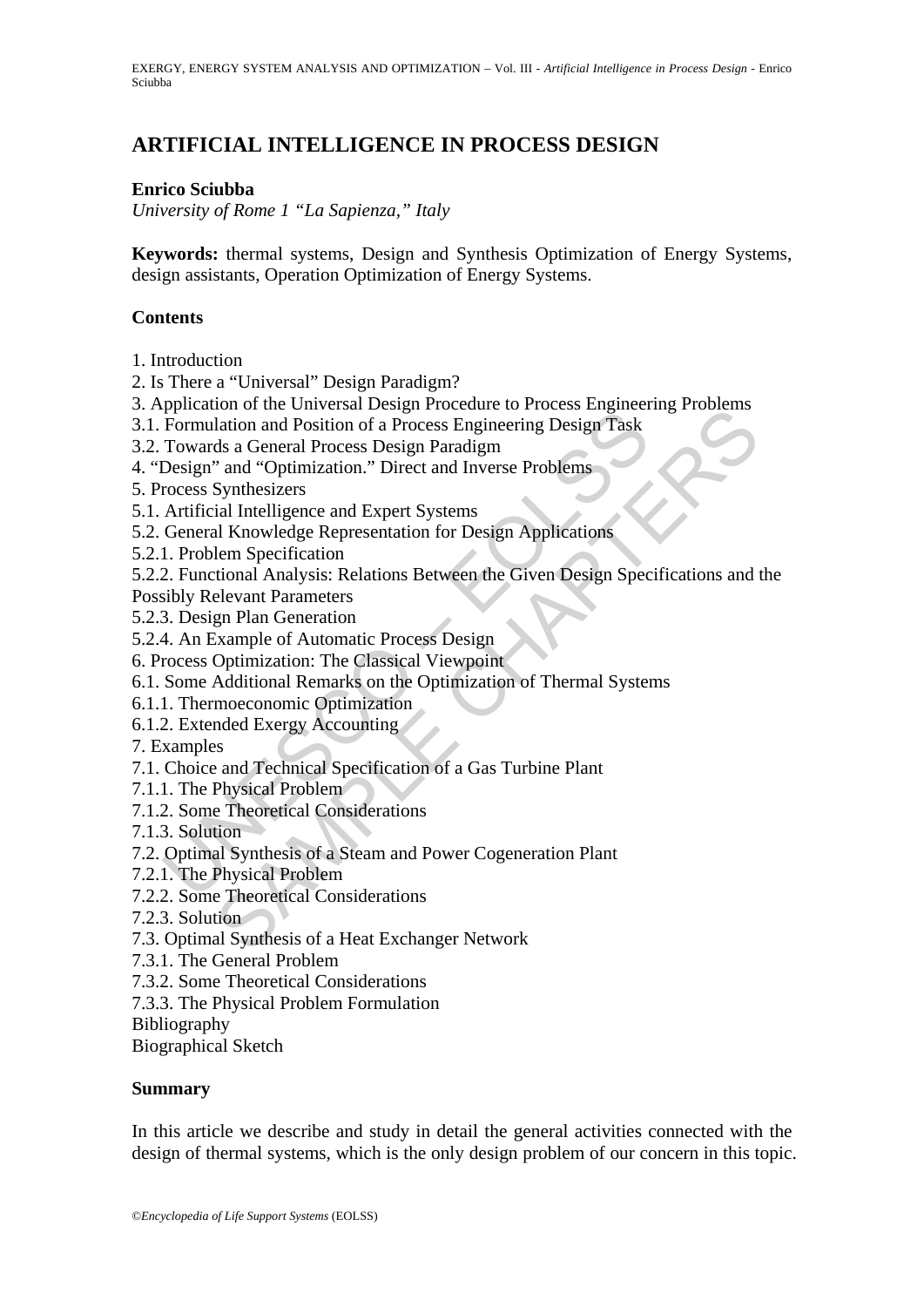The problem position will be discussed first (Section 3), to analyze the various forms under which a design task can present itself to an engineer.

# **1. Introduction**

The important point that we want to make here is that there is *one* general design protocol for all types of design problems: this point is crucial to our thesis; because it is in fact the justification for our search for artificial intelligence (AI) based "design assistants." In Section 4, we show that the two fundamental design tasks encountered by an engineer, namely direct (simulation) and inverse (design) problems, are amenable to a single metaprocedure (optimization is not treated at length here and is the subject of *Operation Optimization of Energy Systems*, *Design and Synthesis Optimization of Energy Systems* and *Design Optimization of Power and Cogeneration Systems*). Section 5 contains a brief conceptual description of the computer-aided design tool of interest for our purposes at the present state of technology: process (or system) "synthesizers," which are expert design assistants. Finally, three examples of applications are presented and discussed (Section 7).

# **2. Is There a "Universal" Design Paradigm?**

intialis a brief conceptual description of the computer-aided desi<br>our purposes at the present state of technology: process (or systech are expert design assistants. Finally, three examples of applica<br>discussed (Section 7 a brief conceptual description of the computer-aided design tool of interposes at the present state of technology: process (or system) "synthesize expert design assistants. Finally, three examples of applications are pres The fundamental question that needs to be answered before we embark on a discussion about the possibility of implementing "expert design assistants" is the following: is it possible to construct a "universal" design paradigm to describe *every conceivable act of design*? (A paradigm is a common principle of organization that constitutes the conceptual basis for a programming language or a solution procedure. Notice that a paradigm is not necessarily algorithmic: in fact, we shall see that most AI applications to the field of thermal design are necessarily non-algorithmic.)

This question has already been answered in the affirmative in *Design and Synthesis Optimization of Energy Systems*: here, we must only recall that an essential feature of most design tasks is that *they are posed as ill-structured problems*. As discussed in detail in the quoted article, an ill-structured problem:

- 1. cannot be described solely in terms of numerical variables, scalar, and vector quantities;
- 2. possesses goals that cannot be specified in terms of a well defined objective function:
- 3. admits of no algorithmic solution.

Ill-structured problems are often called ill-defined, dynamic, or uncontrollable; but their most striking feature is that their solutions are *unpredictable*, in the sense that the very same design environment in which the solution is to be found has a strong influence on the existence, uniqueness, and type of solution. To solve these problems, an engineer relies on judgment, experience, heuristics, intuition, and analogy rather than on specific knowledge of solution procedures applicable per se. Actually, it is well known today that ill structured problems can be solved by some kind of structured engineering reasoning. Our interest here is that of reassessing the meaning of the term "design activity," because if we were to compile a detailed list of the various subactivities that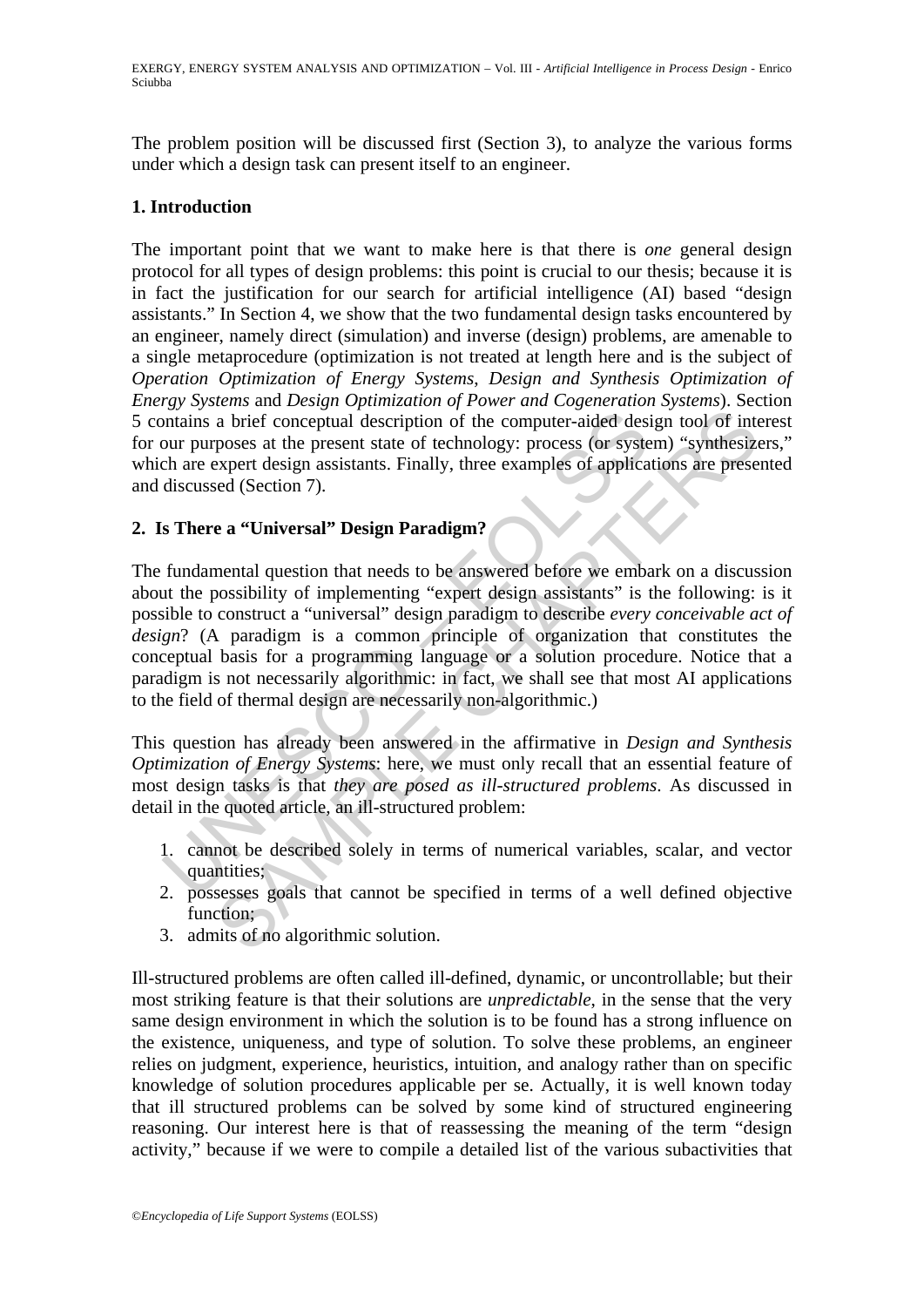tal procedures that seem to be performed in the course of a<br>pert design assistants" are thus implementations of simplified<br>iffic mental patterns, and do not claim (nor aim) to be "substitt<br>n processes. On the other hand, endures that seem to be performed in the course of a design effort.<br>Sign assistants" are thus implementations of simplified models of s<br>rental patterns, and do not claim (nor aim) to be "substitute" for the hu<br>sesses. On t constitute a "design procedure," it becomes immediately apparent that all of these activities are common to almost *every* design task. There may be specific exceptions that in no way challenge the validity of the "general design procedure," of which a logical flowchart is shown in Figure 2 of *Design and Synthesis Optimization of Energy Systems*. If we accept the idea that *every* design procedure is composed of the same building blocks, we can proceed to implement a "universal design paradigm" that results in the successful solution of a specific instantiation of the universal design procedure as described in the following article. The question is not one of philosophical interest: if such a universal design procedure exists, we can attempt to mimic it with tools based on artificial intelligence structures, and create those expert design assistants that constitute the object of our search in this series of essays. This is why it is so important to properly pose our problem here: we do not advocate the use of AI tools to reproduce human thinking patterns per se, but to imitate on a simpler (fewer complexes) scale some of the mental procedures that seem to be performed in the course of a design effort. Our "expert design assistants" are thus implementations of simplified models of some specific mental patterns, and do not claim (nor aim) to be "substitute" for the human brain processes. On the other hand, we want to stress that it would be impossible to construct such models if we did not accept a somewhat reductionist representation of human thought processes. Our "model" of the human mind is non-metaphysical and somewhat materialistic: no other entities besides data and rules (the interconnections between data) are needed to justify and reproduce the thinking patterns of a designer. The remarkable success of such an approach (and the effective failure of its opposite, the "holistic" approach) justifies its adoption as a funding paradigm for our attempts. This stated, we shall deal in the following section with mere practical implementations of the general design procedure identified and discussed above.

### **3. Application of the Universal Design Procedure to Process Engineering Problems**

# **3.1. Formulation and Position of a Process Engineering Design Task**

An engineering task pertaining to the (partial or global) design of a thermal system is, in a logical sense, a problem generally amenable to a meta-mathematical formulation, which consists of a set of *goals*, a set of *premises*, and a set of *constraints*.

The goals are given in the form of qualitative or quantitative descriptions of the "products" of the system to be designed. They can be physical goals in a strict sense (tons of steam per hour at certain thermodynamic conditions, megawatts of installed power, liters per minute of desalinated water, etc.). Alternatively, they can be less immediately physical, but unequivocally engineering-like specifications (global efficiency of a compressor under certain well specified conditions, overall performance of a heat exchanger network, a specified value of stack emissions of certain pollutants, etc.).

The premises, also called the *design data*, consist of quantitative or qualitative information about the available inputs the engineer can use to achieve the goals (quantity and chemical composition of the available cooling water, type, chemical and physical properties of all participating media, including fuels and raw materials, information about the immediate surroundings of the proposed plant, etc.).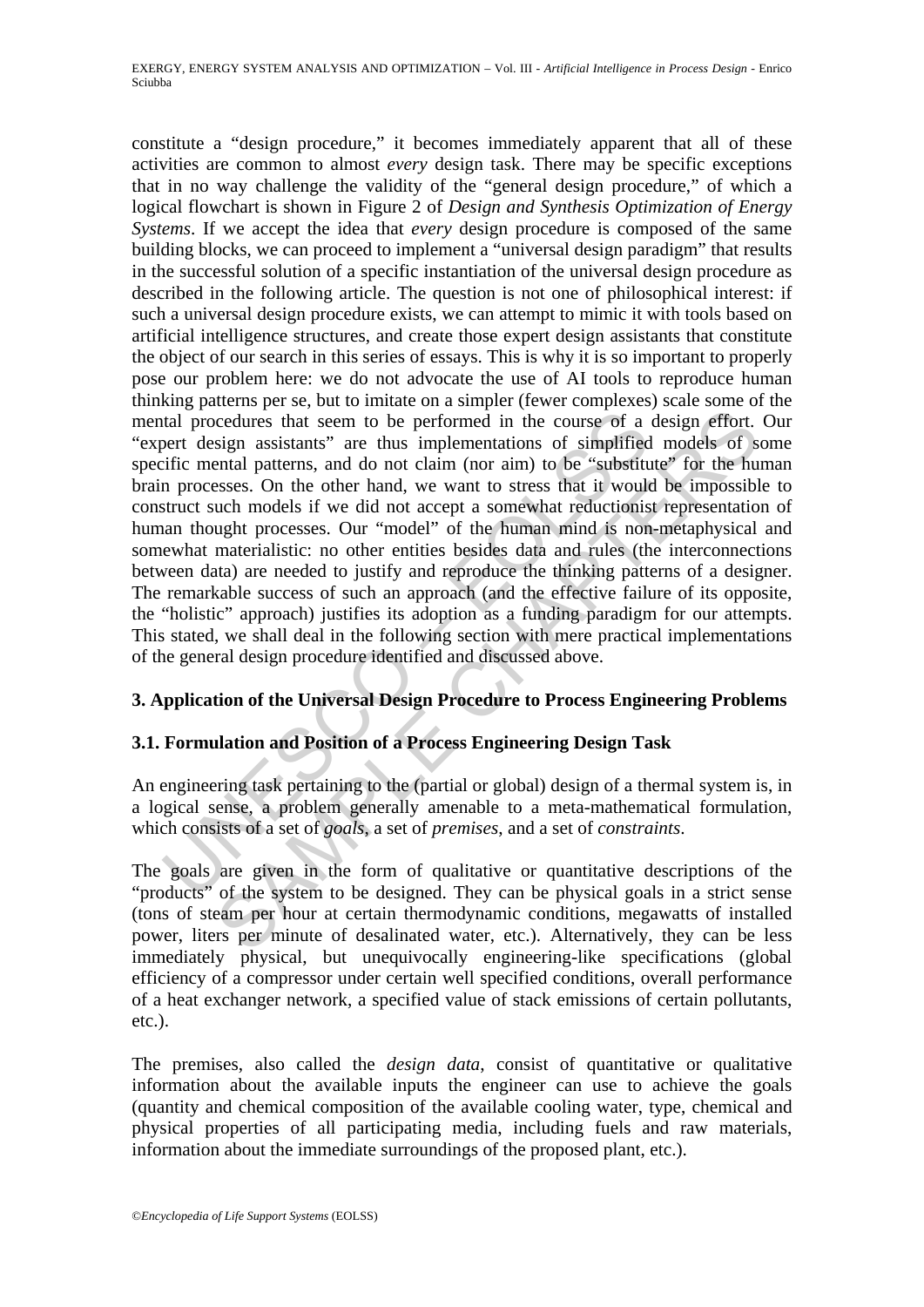The constraints are usually given under the form of a list of affirmative and negative propositions about either the outputs of the process and their physical impact on its immediate surroundings, or limitations imposed on inputs, outputs, or the physical structure of the plant (pollution limitations, visual impact, environmental regulations, maximum or minimum price of either the equipment or the unit of product, social or economic limitations imposed by laws and regulations, etc.).

account all constraints. They result in at least one (and usual<br>ress or system structure, consisting of a certain number<br>pronents that act on the input fluxes of matter and energy to pro-<br>unus of matter and energy. There In all constraints. They result in at least one (and usually more than r system structure, consisting of a certain number of well-identified sthat act on the input fluxes of mater and energy to produce the required matter Ideally, an engineering task is always well-posed: that is, the inputs are completely and unequivocally specified, the outputs exactly quantified, and the constraints exactly known. This is the type of engineering design problem that is usually described in textbooks, and in fact often goes under the name of "textbook problem." Such problems always admit at least one perfectly defined quantitative solution. They can be solved using well-defined design procedures that proceed from the premises to the goals, taking into account all constraints. They result in at least one (and usually more than one) process or system structure, consisting of a certain number of well-identified components that act on the input fluxes of matter and energy to produce the required outputs of matter and energy. There may be cases in which there is no possible solution, but they correspond to easily identified situations in which the state-of-the-art of that particular branch of technology does not allow the required input→output transformation because of limitations, usually related to the performance of one or more of the pieces of equipment necessary realizing the process. This would be the case, for instance, of a fuel-to-power transformation based on combustion with an required overall efficiency higher than 70 %, if the fuel is natural gas and the cooling medium available is air at 313 K; or, to mention a problem widely discussed at the time of writing, of electricity generation based on nuclear fusion.

Unfortunately, real world problems are seldom textbook problems: though the goals are usually well defined, data are incomplete, and often expressed in a qualitative instead of quantitative fashion, and constraints are weak, or worse yet, *vague*. (A weak constraint has the form "*p* not higher than *C*" or "*q* at least equal to *C*," that is, " $p \le C$ " or " $q \ge C$ ." A strong constraint always has the form " $s = C$ .") These cases must be handled nevertheless by the design engineer—and of course, they are, because processes are devised and plants built even under these conditions—but some of the comfortable certainties offered by textbook problems are no longer available. Therefore, there is no *a priori* certainty of the existence of even one, let alone several, quantitative solutions, because generally there is no well-defined *specific* design procedure that the engineer can follow to proceed from the premises to the goals taking into account all constraints. (This is not at odds with the thesis of this essay: while specific, that is case-dependent, particular design procedures may not be available for all types of design problems, it is always possible to formulate, tackle, and solve an engineering design task within the guidelines of the "general design procedure" outlined here.) It is true that even in these cases, there may be more than one process or system structure consisting of a certain number of well-identified components that act on the input fluxes of matter and energy to produce the required outputs of matter and energy. However, the type and performance of these structures depend on some choices the engineer must make along the way, and the results must be checked thoroughly against the specifications, to make sure that only the available inputs are indeed necessary, that all of the required outputs are indeed produced, and that all the imposed constraints have been correctly abided by.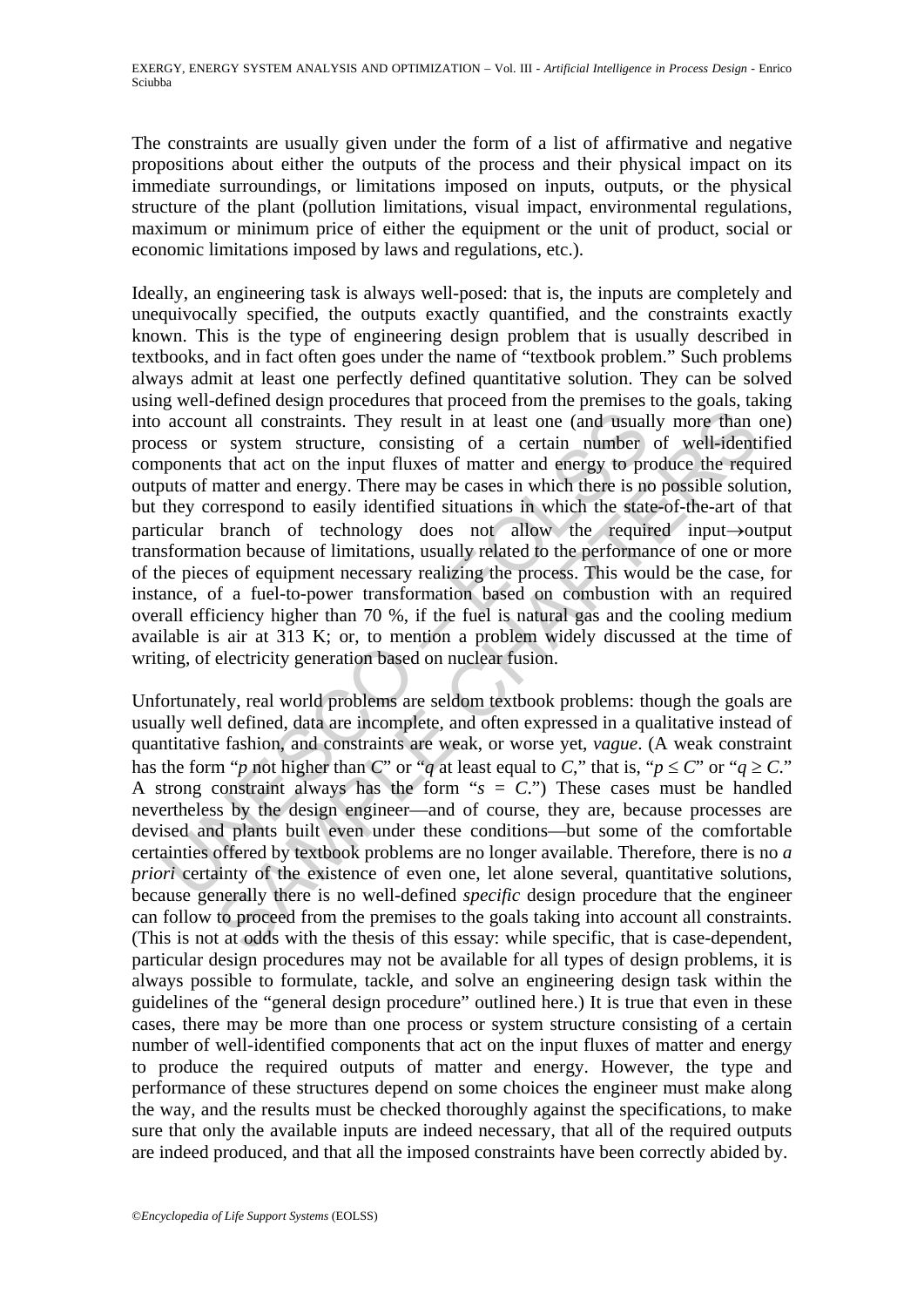This calls for a redefinition of the engineering design activity. Since we are searching for a general design procedure, if we accept that most design tasks are ill-posed (from a logical–mathematical point of view, it would be more correct to say that they are not completely specified, or fuzzily posed), the first step of any design procedure is that of understanding the real problem that is hidden behind the fuzzy formulation. Some authors call this incomplete formulation the *primitive problem*. However, since we will assume that all engineering problems are formulated this way, we will not need a special name for this. We reserve the name of "textbook problem" for the well-posed form of task specification, which we shall not treat at all, because its treatment will be implicitly embedded in our "general" design procedure as a special (easier) case. The premise from which the design engineer has to start is very simple: since the problem is ill-posed, a well-posed form must be devised before a solution is attempted. The strategy for this task is at best described as follows:

- 1. The set of inputs must be examined and "defuzzified." This<br>that a preliminary investigation must be carried out to de<br>inputs, their quantitative availability, their accepted<br>properties, and their cost as inputs, that i 1. The set of inputs must be examined and "defuzzified." This means first of all that a preliminary investigation must be carried out to determine the actual inputs, their quantitative availability, their accepted chemical–physical properties, and their cost as inputs, that is, at the boundaries of the system that we are about to design. (Notice that this "cost" is not necessarily expressed in monetary units. Though this issue is a matter of some debate, it is this author's firm opinion that the proper cost to attach to both a flux of raw material or a piece of equipment ought to be its cumulative exergetic cost, expressed in kilojoules per kilogram for the streams of matter and in kilojoules per kilowatt installed for the single piece of equipment. See also *The Thermodynamic Process of Cost Formation*)
- Example 18 are thinking the examined and "defuzzified." This means first a preliminary investigation must be carried out to determine the a cuts, their quantitative availability, their accepted chemical phyperties, and th 2. The goals must be similarly analyzed, and possibly redefined, so that they are clearly and completely identified: since it is often the case that a problem is over specified (but still fuzzy!), it is useful to separate *mandatory* and *accessory* goals. Mandatory goals *must* be achieved, that is, they must be included in the "criteria for success" (see *Design and Synthesis Optimization of Energy Systems*). Accessory goals can be used as "weights" to assess the *desirability* of a solution, very much as "bonus points," which may make one of the solutions more attractive than another for both designer and customer. The choice between mandatory and accessory goals can have a large impact on the structure of the resulting process, so it is necessary to exercise prudent judgment in the choice, to make use of the advice of an expert of the field, and to seek at least a partial customer participation in this activity. It is also advisable to keep track of the initial choice, and to be ready to modify it later in the design procedure, should it appear that the initial (by its nature, somewhat arbitrary) choice is likely to have a negative impact on the outcome.
- 3. Equally important is the correct interpretation of the constraints. The first rule (always reported as a strong suggestion in design manuals) is to take the safe route, and impose weak constraints in a strong fashion. However, if a constraint is formulated in a vague propositional sense, like for instance "taking due care that the efficiency of the compressor is the highest possible attainable under the given conditions," the design engineer must *interpret* this rule, and re-formulate it in a form that is immediately useful for design purposes. For example, "given that the stream to be compressed is air at certain (exactly specified) inlet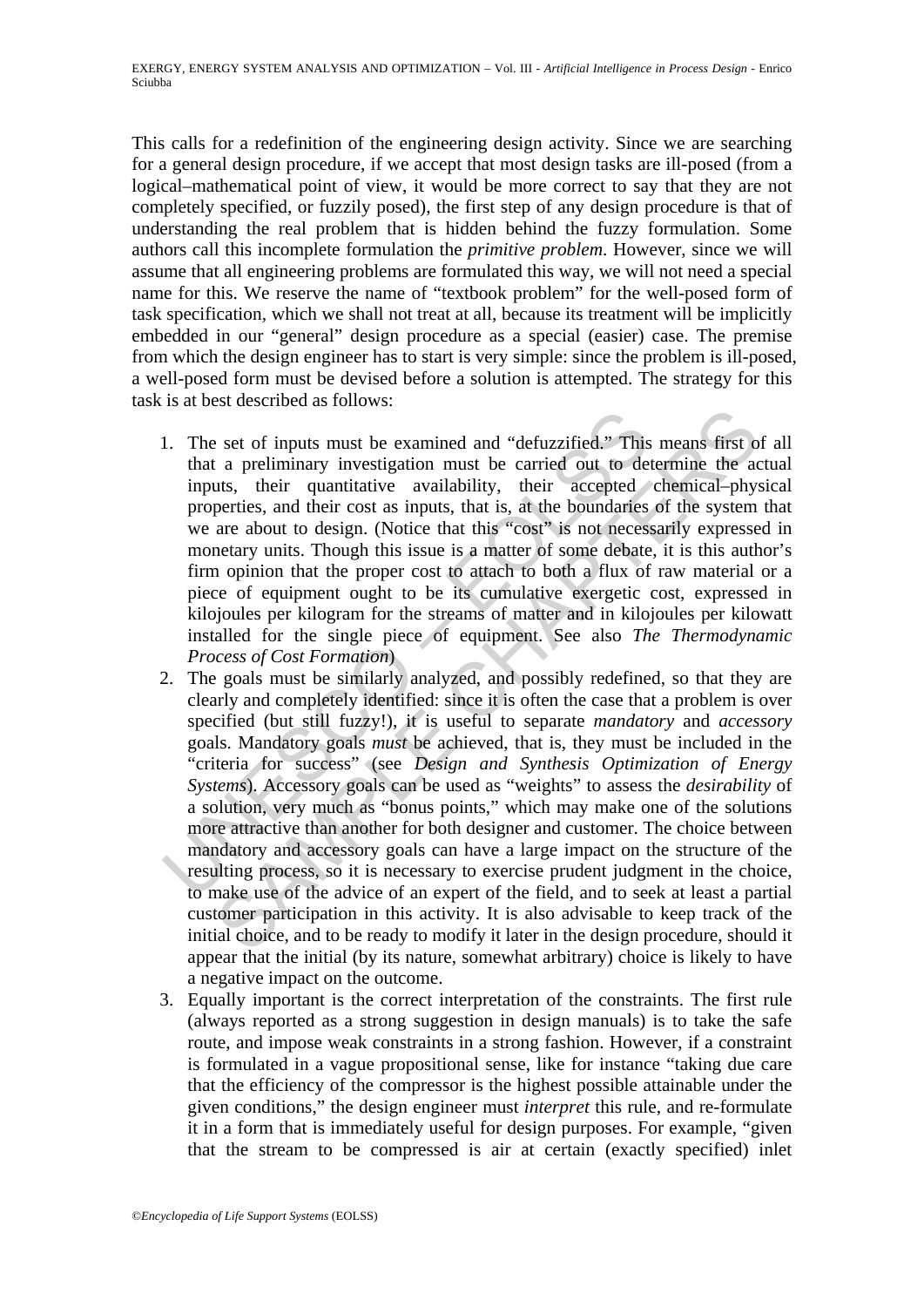conditions, with the design mass flow rate *m*, and that the required pressure ratio will be between 4 and 12, the multistage compressor shall be determined by the performance curve described in the design procedure, with a maximum acceptable deranging of -1 % absolute." Clearly, this "constraint defuzzification" is a delicate task that can make the difference between a successful design and failure, and it should be performed under expert advice and discussed in advance with the customer.

### **3.2. Towards a General Process Design Paradigm**

Once the problem position has been properly analyzed and, if necessary, reformulated, the design engineer has already gone a long way along the path towards the solution. Our idea of a "general design paradigm" would suggest that, having reached a complete and comprehensive understanding of the goals to be achieved and of the raw materials to be used, the design engineer performs a *creative act* of conceiving, critically revising, and developing to final design form one or more processes that can be used as *means* to proceed from the raw materials to the goals.

We face a semantic problem here: traditionally, the concept of *creativity* has been applied to acts of artistic or literary production, rather than to engineering activities. For these, we use instead the word *ingenuity*.



Figure 1. Process design procedure

In fact, there is no functional or mental difference between the creative act of, say, a painter and that of a process engineer: what is different in the two cases is the problem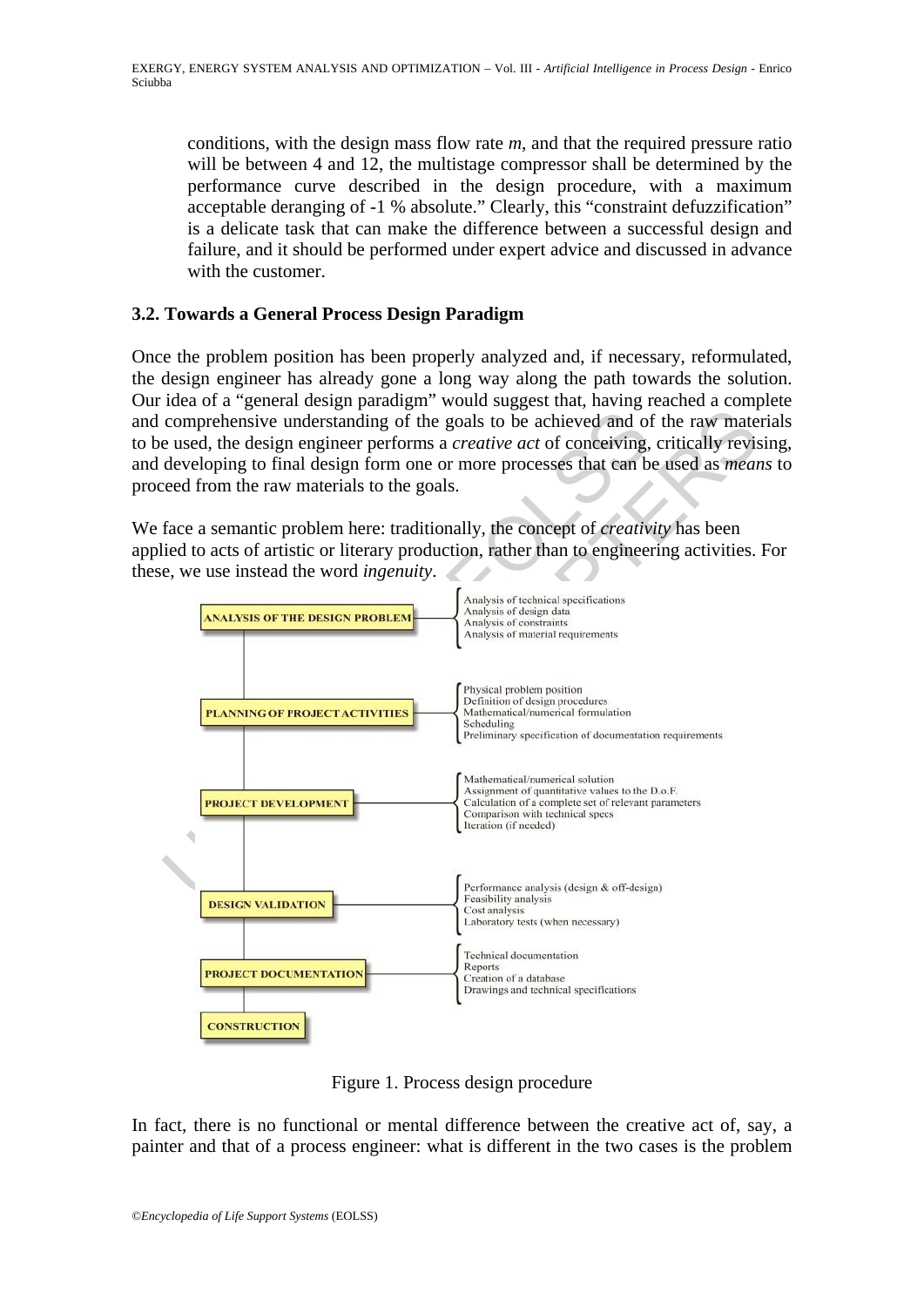position! A work of art is originated by a *very fuzzy* problem position, in which the constraints and the goals have no need to be formulated in a precise formal way; quite on the contrary, they are more effective the more "abstract" they are (nobody would ever object to a sentence like "The artist must express himself freely."). Now we see how our "naive" idea can be implemented: the design paradigm *must* indeed begin with some creative, intuitive "concept generation." Nevertheless, the freedom that this engineering creativity enjoys in practice is not comparable to that of an act of art: in particular, there is a vast body of knowledge ("experience") that engineers avail themselves of, and that sets strict bounds both on the type and number of possible alternatives. The restraining power of this "experience" is so strong that in most instances there are very few alternative routes open for this creativity. However, this is again an inessential fact, which depends on the relatively high level of technological development at which we consider our "process design": our present technical knowledge embodies in fact all acts of past creativity, and correctly so, because nobody wants to "reinvent the wheel"!

This understanding enables us to proceed with the formulation of a general design paradigm embodying and formalizing the design procedure. Such a paradigm, which will form the basis for the subsequent application of AI techniques to process design, can be described by the following steps:

- wledge embodies in fact all acts of past creativity, and correctly sts to "reinvent the wheel"!<br>
su derstanding enables us to proceed with the formulation of<br>
didigm embodying and formalizing the design procedure. Such a<br> embodies in fact all acts of past creativity, and correctly so, because not<br>embodies in fact all acts of past creativity, and correctly so, because not<br>einvent the wheel"!<br>standing enables us to proceed with the formulatio 1. Consider all possible processes that can be conceivably devised to attain the goals from the premises; usually, it is convenient (though not necessary) to proceed from the simplest (fewer components) to the more complex process, because an engineer's knowledge base is by its own nature additive. (Actually, all design procedures based on simulated annealing (see *Design and Synthesis Optimization of Energy Systems*) proceed from the most complex to the simpler process configuration.) It is important that these processes be listed in an orderly fashion, with a ranking expressed by a well identified parameter, regardless of their known "implementability" from past experiences.
- 2. Perform a detailed conceptual analysis of some of the configurations that seem more "promising," based on past experience, external advice (including the customer's), or educated engineering intuition. It is likely that by doing so, additional configurations may be discovered, which can be obtained from the previous ones by "perturbation," that is, by adding, deleting or modifying one or more components, while keeping the general process structure unchanged. In particular, it is important that all configurations retained in the list at this point satisfy all mandatory goals. Review the list originally compiled, pruning the most complex or apparently less feasible configurations and adding some of the new ones. At this level, all choices are qualitative, or at the most semi-quantitative, because these two first steps are substantially based on the engineer's experience and creativity.
- 3. Screen the new list critically, with the goal of reducing the alternatives to only a few ones, so that quantitative calculations can be performed on all of them. The screening criteria ought to be based on the constraints contained in the problem formulation, and on any accessory constraint that the engineer may deem appropriate at this time (for instance, socioeconomical or technological situation of the area in which the process will be implemented into a plant, or known availability of some components on site).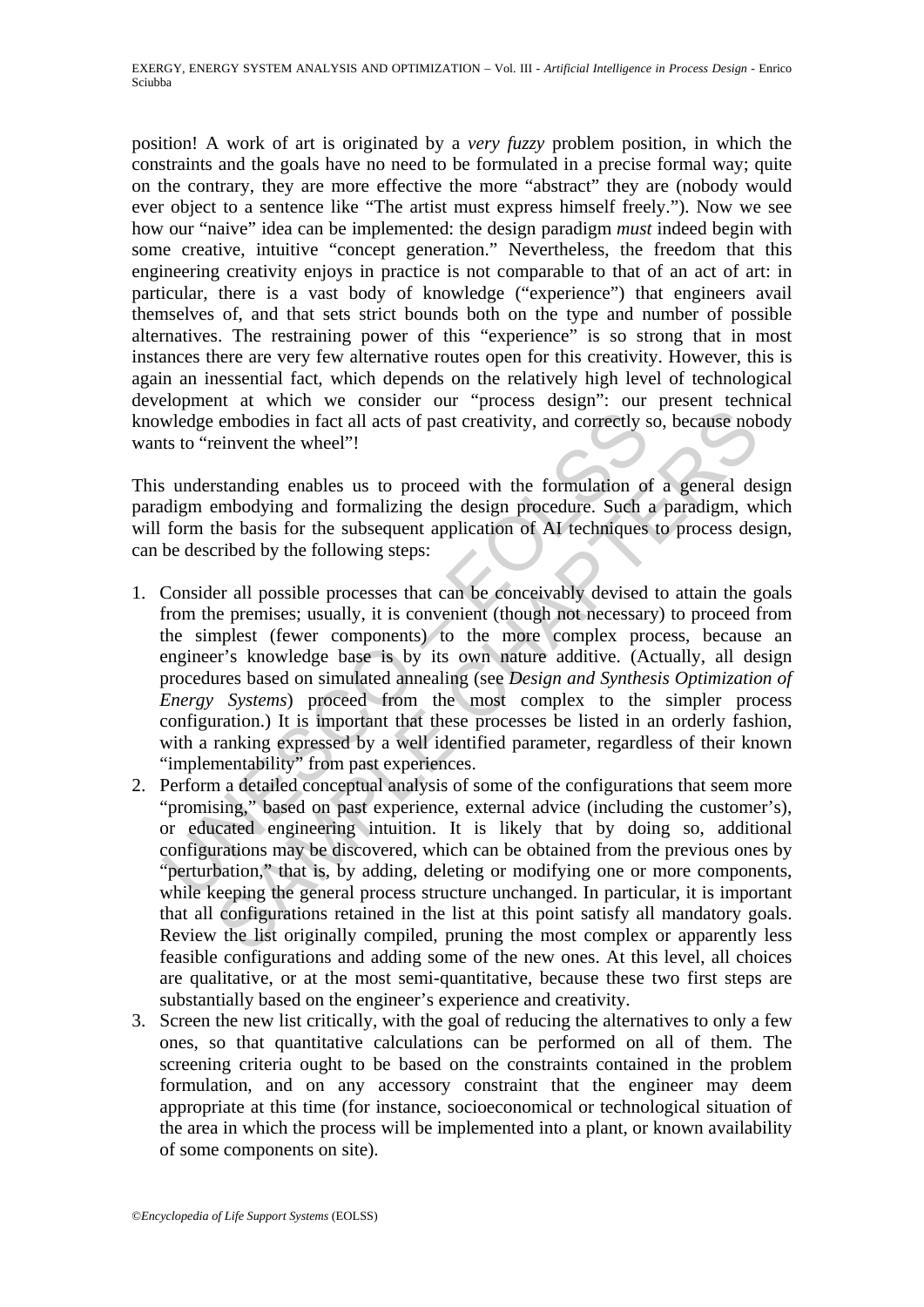EXERGY, ENERGY SYSTEM ANALYSIS AND OPTIMIZATION – Vol. III - *Artificial Intelligence in Process Design* - Enrico Sciubba

- 4. Having reduced the alternatives to a "small" number (determined by the amount of resources that can be committed to this preliminary feasibility study), perform a preliminary calculation of the simplified process (neglecting, for instance, pressure losses in pipes and valves, secondary heat losses to surroundings, etc.). Compute efficiencies, specific fuel consumption, and any other coefficient of performance that may be of interest; also, perform a preliminary sizing of the major, non-standard equipment. Discard all configurations that result in unusually over or undersized components, that have exceedingly low efficiencies or low reliability, or that have a much larger environmental impact than the others: in practice, discard all configurations that have the least (defined in some sense) probability to achieve a desirable total of accessory goals.
- 5. Formulate an objective function (which may include, but ought not to be limited to, economic considerations) to assess the "goodness" of the process we are designing. Perform a more refined process simulation, and compute this objective function at design and (if necessary) at off-design conditions. Select the few alternatives for which this objective function clearly attains its "optimal" values, and repeat the refined process simulation for each one of them, under realistic operational conditions (load-following transients, start-ups and shut-downs, varying external conditions). If enough data are available, perform a life cycle analysis.
- 6. Select a final number of two or three alternatives and review them critically in detail, together with the customer and field experts. Once the "final" configuration has been agreed on, proceed with detailed design and operational numerical simulations.

Perform a more refined process simulation, and compute this obesign and (if necessary) at off-design conditions. Select the few hich this objective function clearly attains its "optimal" value refined process simulation fo in a more refined process simulation, and compute this objective function and (if necessary) at off-design conditions. Select the few alternatives this objective function clearly attains in single modificant in the parame This list applies equally well to the design of an automobile or a water desalination plant. Naturally, there are substantial differences both in the technical details and in the technological state of the individual components, but these differences can be addressed internally to each step, and do not detract from the generality of the "main" procedure, which is, in effect, *a metaprocedure applicable to all process design activities*. The flowchart of Figure 1 represents the various "tasks," each expanded in its subtasks for ease of comprehension: notice that the entire process design procedure covers steps 6, 8, 9, and 11 of the universal design procedure outlined in *Design and Synthesis Optimization of Energy Systems*.

> TO ACCESS ALL THE **46 PAGES** OF THIS CHAPTER, Visit[: http://www.eolss.net/Eolss-sampleAllChapter.aspx](https://www.eolss.net/ebooklib/sc_cart.aspx?File=E3-19-04-05)

#### **Bibliography**

- - -

Bejan A., Tsatsaronis G., and Moran M. J. (1996). *Thermal Design and Optimization*. J. Wiley and Sons. [A complete, rigorous, and well written and illustrated applied thermal design textbook. Covers all aspects of thermal design.]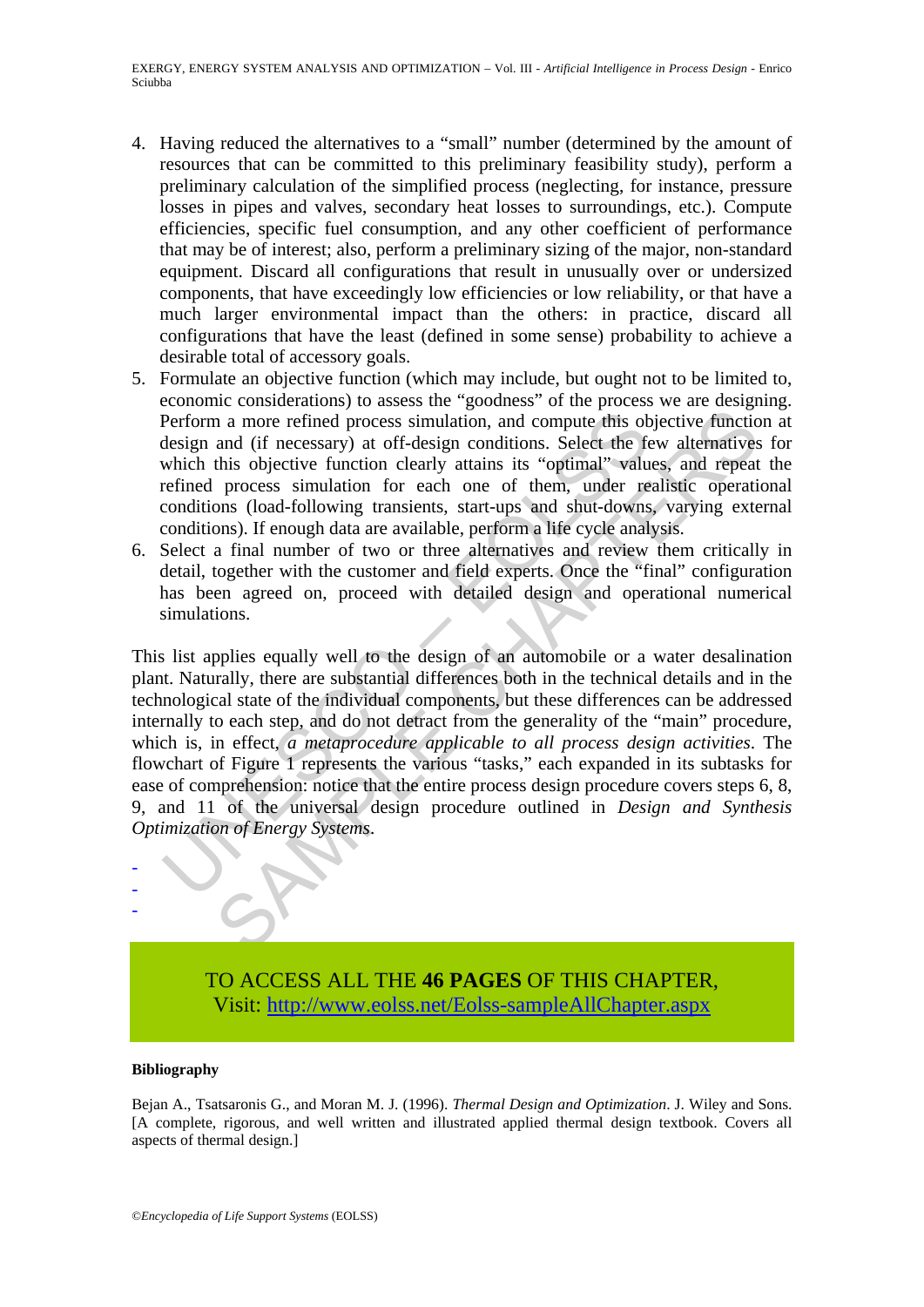Cross N. (1989). *Engineering Design Methods*. New York: J. Wiley & Sons. [A classic textbook illustrating the general procedures common to many engineering design activities.]

De Marco M., Falcetta M. F., Melli R., Paoletti R., and Sciubba E. (1993). COLOMBO: an expert system for process design of thermal power plants. *ASME-AES* vol.**1/10**. [The first publication describing the package what was to become a paradigm for process synthesizers.]

Ertas A. and Jones J. C. (1996). *The Engineering Design Process*. J. Wiley & Sons. [A systematization of some engineering design procedures.]

Frangopoulos C. A. (1991). Intelligent functional approach: a method for analysis and optimal synthesisdesign-operation of complex systems. IJEEE **1**(4). [An attempt to formulate a structural optimization based on a functional analysis: the analytical equivalent of simulated annealing.]

Giarratano J. and Riley G. (1989). *Expert Systems: Principles and Programming.* Boston: PWS Publ. Co. [A valuable source of modular procedures for object-oriented, knowledge based programming.]

Gundersen T. and Näss L. (1988). The synthesis of cost optimal heat exchanger networks: an industrial review of the state of the art. Comp.Chem.Eng. **12**(6). [A dated but still valid review paper describing the various methods in use for the synthesis of heat exchanger networks.]

Lloyd J. W., ed. (1990). *Computational Logic*. Springer Verlag Basic Res. Series. [A collection of papers on various topics related to the translation into computer language of the principles of relational logic.]

Maiorano M. and Sciubba E. (2000). HEN synthesis and optimization performed by an exergy-based expert assistant. *Int. J. Appl. Therm.* **2**(2). [The first expert design assistant (EDA) capable of performing a synthesis and a pseudo-optimization of heat exchanger networks. The benchmarks show that the EDA obtains the same (or better) results than pinch methods.]

Moran M. J. (1990). Fundamentals of Exergy Analysis and Exergy-Aided Thermal System Design. *Proc. NATO-ASI Neptun (Rumania)* (ed. A. Bejan, 1998). [A clear, comprehensive, and useful summary of second-law based thermal design. A very well balanced mix of analysis and critical review.]

Newell A. (1990). *Unified theories of cognition*. Harvard University Press. [A thorough critical explanation of the principles of cognitive science.]

Pearl J. (1984). *Heuristics*. Addison-Wesley. [A remarkable treatise that explains the details of a set of procedures that go well beyond the "trial and error" formulation.]

Sama D. A., Gaggioli R. A., and Qian J. (1989). A common-sense Second Law approach for improving process efficiency. Proc. TAIES'89. Beijing: Academic Press. [A critical and analytical analysis of the list of "second law design rules" applied in examples 2 and 3 in this article.]

w of the state of the art. Comp.Chem.Eng. 12(6). [A dated but still valid reviews methods in use for the synthesis of heat exchanger networks.]<br>
d.J. W., ed. (1990). *Computational Logic*. Springer Verlag Basic Res. Series state of the att. Comp. Chem. Eng. 22(6). [A dated but still valid review paper describing is state of the att. Comp. Chem. Eng. 22(6). [A dated but still valid review paper describing to the synthesis of heat exchanger n Sciubba E. and Melli R. (1998). *Artificial Intelligence in Thermal Systems Design: Concepts and Applications*. New York: NOVA SCIENCE Publishers. [An introductory but complete and well written textbook on artificial intelligence (AI) topics. A very strong biasing towards applications results in a compression of the most theoretical topics, which are always referred to but seldom thoroughly discussed. A textbook for AI users.]

Shiffmann W. H. and Geffers H. W. (1993). Adaptive control of dynamic systems by back-propagation networks. *Neur.Netw.* **6**(4). [An interesting application of artificial neural networks, with many detailed theoretical explanations.]

Sriram R. D. (1997). *Intelligent Systems for Engineering*. Springer Verlag. [A complete, well written, well balanced textbook on AI. For the quantity and quality of information contained, it constitutes a necessary reference for workers in this area.]

Szargut J., Morris D. R., and Steward F.R. (1988). *Exergy analysis of thermal, chemical, and metallurgical processes.* Hemisphere. [The basis for modern exergy analysis. A critically revised and highly systematic collection of Szargut's 50 years of pioneering research in the field of second law analysis.]

Valero A., Serra L., and Lozano M. A. (1993). Structural Theory of Thermoeconomics. *ASME-AES* vol. **2/10**. [The first systematic exposition of the principles of modern exergoeconomics. There are some differences both with the "classical" theory of thermoeconomics of El-Sayed and Tribus, and with the "applied" thermoeconomics of Tsatsaronis.